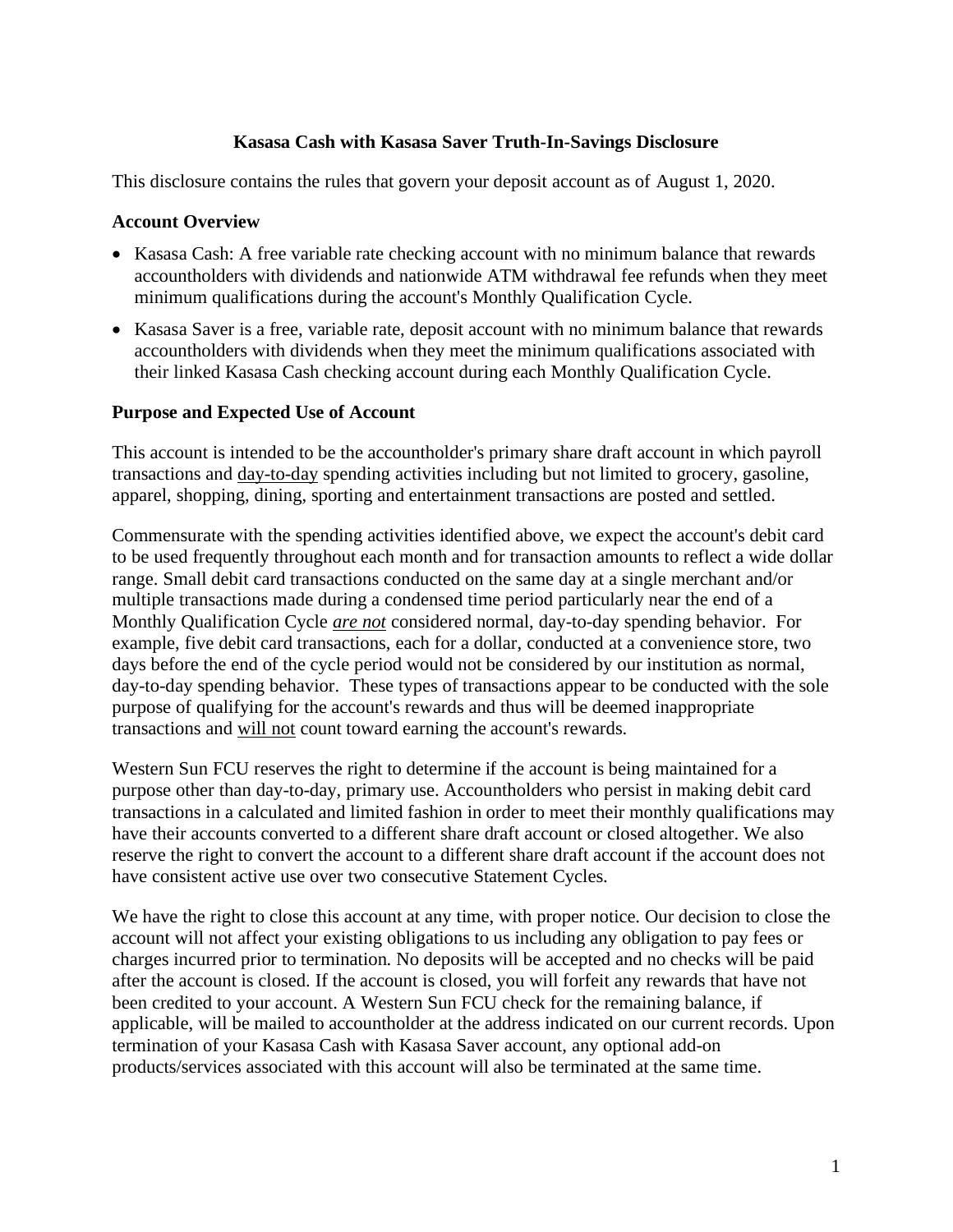If, for whatever reason the Kasasa Saver portion of your account is closed, your account will automatically be converted to a standalone Kasasa Cash account and only the Kasasa Cash terms and conditions articulated within this disclosure will apply.

## **Dividend Rate & Annual Percentage Yield (APY)**

## • **Compounding & Crediting**

Dividends will be compounded on a monthly basis. Dividends will be credited to your Kasasa Cash with Kasasa Saver account on the last day of the current statement cycle. If you close your account before the dividends are credited, you will not receive the accrued dividends. Dividends begin to accrue on the banking day you deposit noncash items (for example, checks).

"Banking Day" means any business day on which an office of the credit union is open to the public for the purpose of carrying out substantially all of its banking functions.

"Business Day" means a calendar day other than a Saturday or a Sunday, January 1, the third Monday in January, the third Monday in February, the last Monday in May, July 4, the first Monday in September, the second Monday in October, November 11, the fourth Thursday in November, or December 25. If January 1, July 4, November 11, or December 25 falls on a Sunday, the next Monday is not a Business Day.

"Statement Cycle" means the period of time for which Western Sun FCU provides a summary of the financial activities and transactions that post and settle to the accountholder's account. See our website at [www.wsfcu.com](http://www.wsfcu.com/) or contact one of our branch service representatives for specific Statement Cycle dates.

### • **Balance Computation Method**

We use the daily balance method to calculate the dividends in your Kasasa Cash with Kasasa Saver account. This method applies a periodic rate to the principal in the account each day for the period. The period we use is the Statement Cycle.

### • **Dividend Rate & Annual Percentage Yield**

When your Kasasa Cash account qualifications are met during a Monthly Qualification Cycle:

Kasasa Cash: daily balances up to and including \$25,000 in your Kasasa Cash account earn a dividend rate of 2.23% resulting in a non-compounding APY\* of 2.23%; and daily balances over \$25,000 earn a dividend rate of 0.20% on the portion of the daily balance over \$25,000, resulting in a non-compounding range from 2.23% to 0.20% APY depending on the account's daily balance.

Kasasa Saver: daily balances up to and including \$25,000 in your Kasasa Saver account earn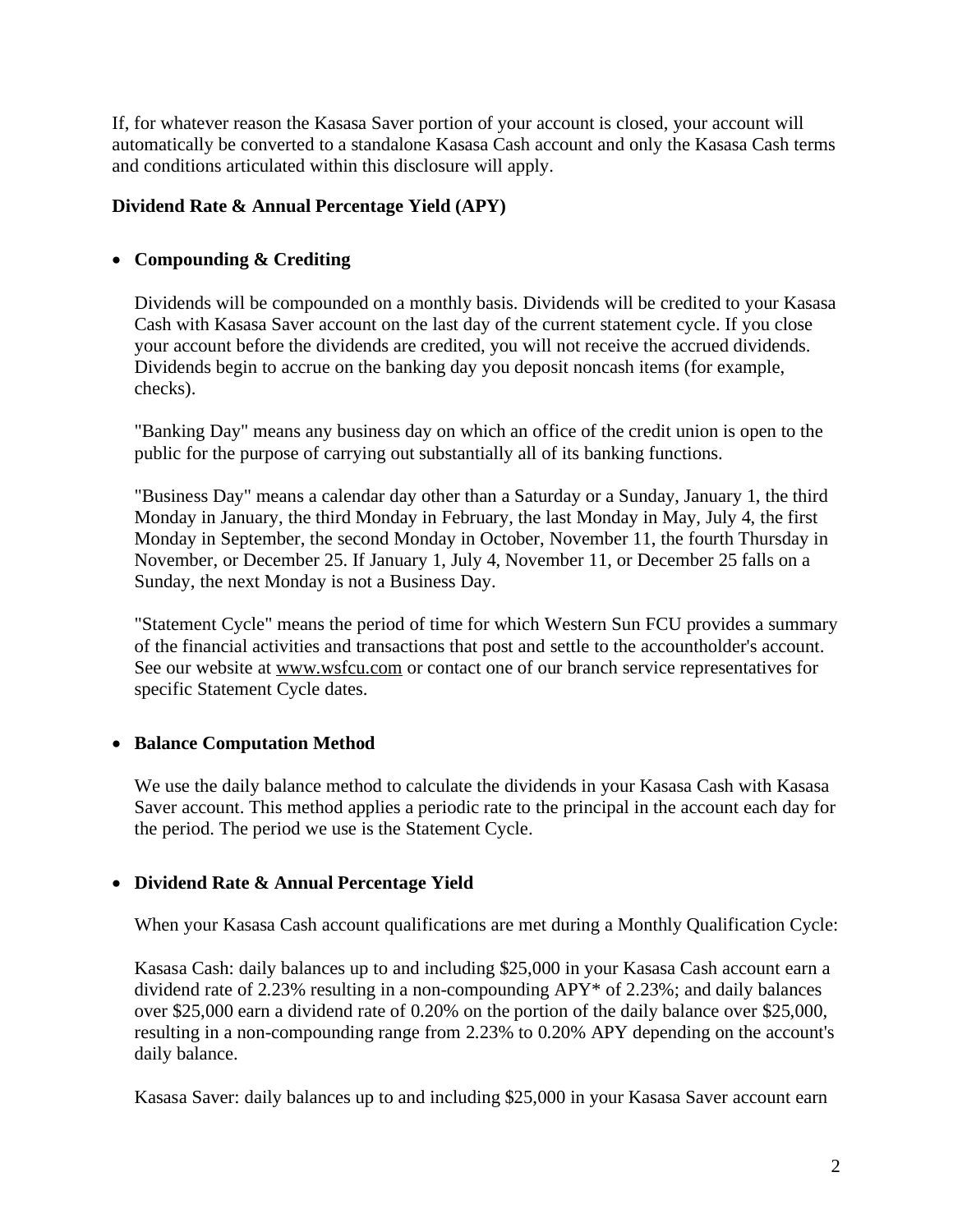a dividend rate of 1.00% and daily balances over \$25,000 earn a dividend rate of 0.50% on the portion of the daily balance over \$25,000, resulting in a range from 1.00% to 0.60% APY depending on the account's daily balance.

When your Kasasa Cash account qualifications are not met during a Monthly Qualification Cycle:

Kasasa Cash: ATM withdrawal fees are not refunded and the entire daily balance in the account earns a dividend rate of 0.05% resulting in a non-compounding annual percentage yield of 0.05%.

Kasasa Saver: the entire daily balance in the Kasasa Saver account earns a dividend rate of 0.05% resulting in an annual percentage yield of 0.05%.

\* Interest in Kasasa Cash does not compound because it is automatically transferred to the Kasasa Saver account within one day. Note: Automatic transfer may cause an overdraft to your Kasasa Cash account, if the account's balance is less than the transferred amount when transfer occurs.

# **Qualification Information**

To earn your rewards, the following enrollments must be in place and all transactions and activities must post and settle to your Kasasa Cash account during each Monthly Qualification Cycle:

- Have at least one direct deposit or an ACH credit, or ACH debit;
- Have at least twelve debit card purchases posted and settled; and
- Be enrolled in and have agreed to receive e-statements rather than paper statements.

Account transactions and activities may take one or more days to post and settle to the account and all must do so during the Monthly Qualification Cycle in order to qualify for the account's rewards.

The following activities do not count toward earning account rewards: ATM-processed transactions, transfers between accounts, credit card purchases, debit and credit card purchases processed by merchants and received by our credit union as ATM transactions, non-retail payment transactions and purchases made with debit or credit cards not issued by our credit union. Transactions bundled together by merchants and received by our institution as a single transaction count as a single transaction for the purpose of earning account rewards.

"Monthly Qualification Cycle" means a period beginning one (1) banking day prior to the first banking day of the current statement cycle through one (1) banking day prior to the last banking day of the current statement cycle. See our website at [www.wsfcu.com](http://www.wsfcu.com/) or contact one of our branch service representatives for specific Monthly Qualification Cycle dates.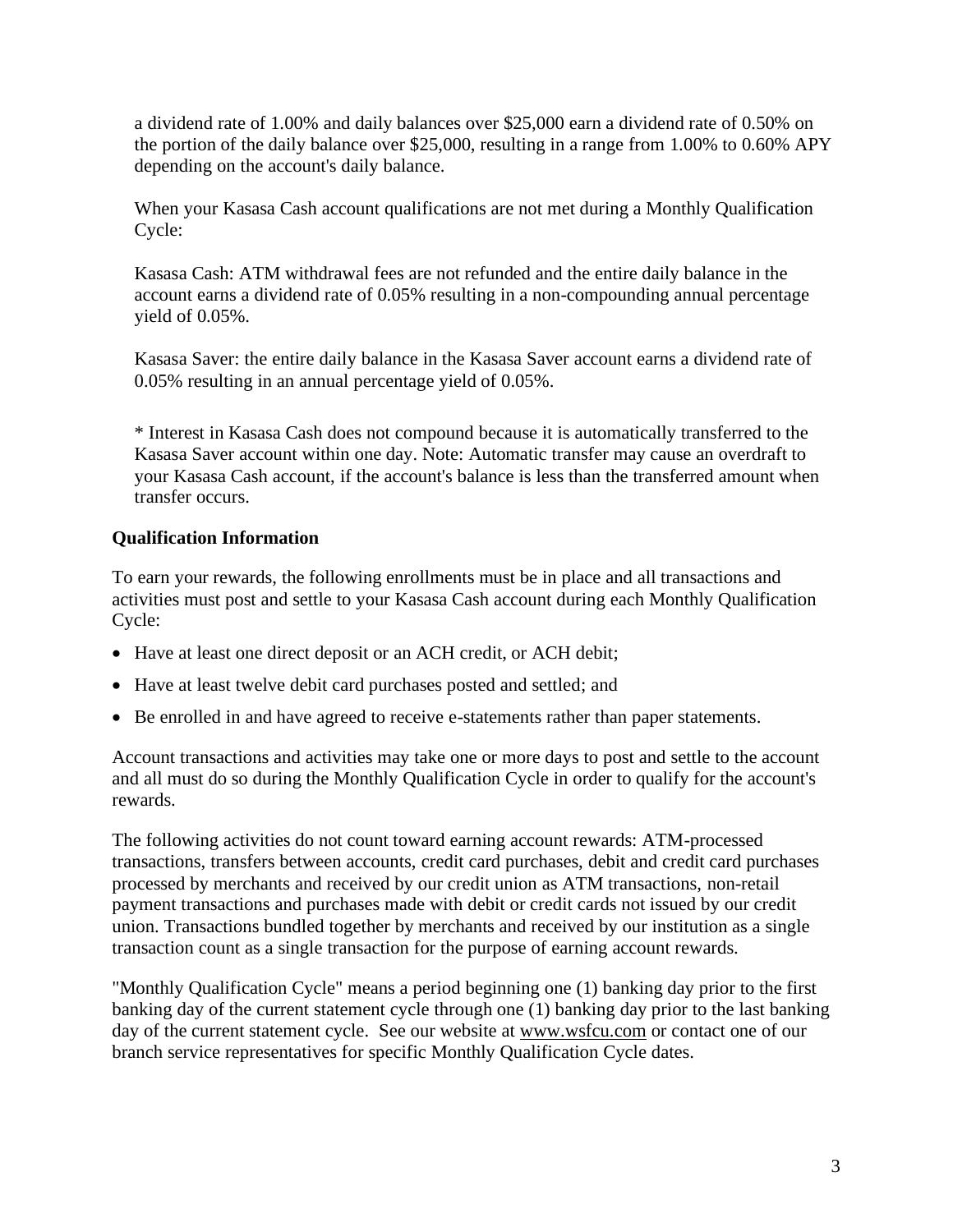"Banking Day" means any day on which an office of the credit union is open to the public for the purpose of carrying out substantially all of its banking functions or for processing.

"Business Day" means a calendar day other than a Saturday or a Sunday, January 1, the third Monday in January, the third Monday in February, the last Monday in May, July 4, the first Monday in September, the second Monday in October, November 11, the fourth Thursday in November, or December 25. If January 1, July 4, November 11, or December 25 falls on a Sunday, the next Monday is not a Business Day.

"Statement Cycle" means the period of time for which our credit union provides a summary of the financial activities and transactions that post and settle to the accountholder's account. See our website at [www.wsfcu.com](http://www.wsfcu.com/) or contact one of our branch service representatives for specific Statement Cycle dates.

#### **Reward Information**

When your Kasasa Cash account qualifications are met during a Monthly Qualification Cycle, daily balances up to and including \$25,000 in your Kasasa Cash account earn a dividend rate of 2.23% resulting in a non-compounding APY of 2.23.%; and daily balances over \$25,000 earn a dividend rate of 0.20.% on the portion of the daily balance over \$25,000, resulting in a noncompounding range from 2.23% to 0.20% APY depending on the account's daily balance.

In addition, daily balances up to and including \$25,000 in your Kasasa Saver account earn a dividend rate of 1.00% resulting in an APY of 1.00%; and daily balances over \$25,000 earn a dividend rate of 0.50% on the portion of the daily balance over \$25,000, resulting in a range from 1.00% to 0.60% APY depending on the Kasasa Saver account's daily balance.

You will receive reimbursements up to an aggregate total of \$25.00 for nationwide ATM withdrawal fees incurred within your Kasasa Cash account during that Monthly Qualification Cycle. We reimburse ATM withdrawal fees based on estimates when the withdrawal information we receive does not identify the ATM withdrawal fee. If you have not received an appropriate reimbursement, we will adjust the reimbursement amount if we receive the transaction receipt within sixty (60) calendar days of the withdrawal transaction.

When your Kasasa Cash qualifications are not met, ATM withdrawal fees are not refunded and the dividend rate earned on the account's entire daily balance will be 0.05% resulting in a noncompounding annual percentage yield of 0.05%. In addition, the entire daily balance in the Kasasa Saver account earns a dividend rate of 0.05% resulting in an annual percentage yield of 0.05%.

Dividends will be credited to your Kasasa Cash and Kasasa Saver account on the last day of the current statement cycle.

Nationwide ATM withdrawal fee reimbursements will be credited to your account on the last day of the current statement cycle.

APY = Annual Percentage Yield. APY calculations are based on an assumed balance of \$25,000  $+ $100,000$  in your Kasasa Cash account and  $$25,000 + $100,000$  in your Kasasa Saver account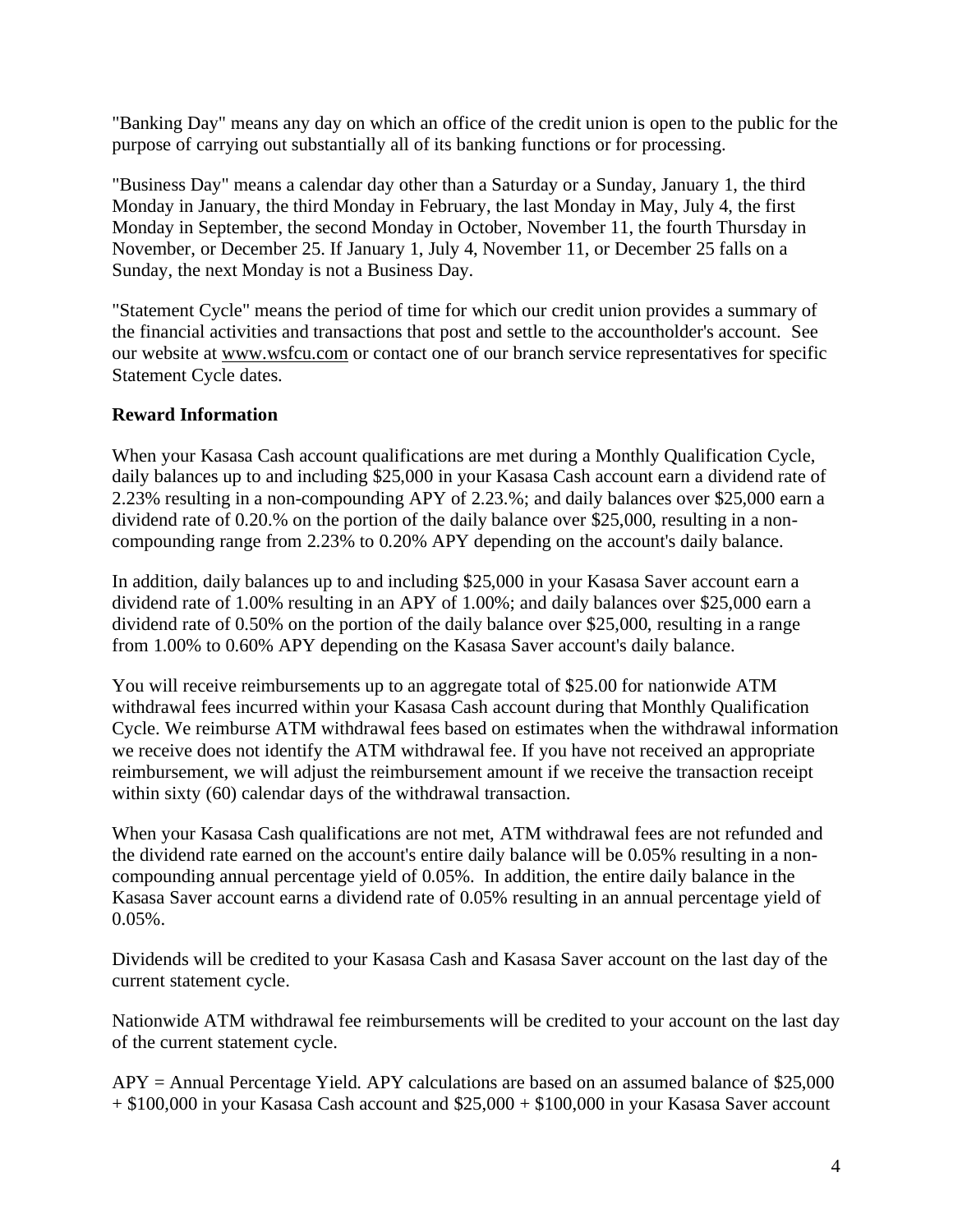and an assumed statement cycle of thirty-one (31) days. Rates, rewards, and bonuses, if any, are variable and may change after account is opened without notice to you. No minimum balance is required to earn or receive the account's rewards. Rewards less than a penny cannot be distributed. Fees may reduce earnings. You will automatically qualify for the account's rewards during your account's first statement cycle. If the account is closed before rewards are credited, you will forfeit the rewards.

### **Additional Information**

Account approval, conditions, qualifications, limits, timeframes, enrollments, log-ons and other requirements apply. A \$50.00 minimum deposit is required to open the Kasasa Cash account. A \$5.00 minimum deposit is required to open the Kasasa Saver account. Monthly, at least one direct deposit or an ACH credit, or ACH debit and enrollment in and agreement to receive estatements rather than paper statements are conditions of this account. See accompanying Rate and Fee Schedule for fees that may apply to this account. Enrollment in electronic services (e.g. online banking, e-statements) and log-ons may be required to meet some of the account's qualifications. Limit of one account per tax owner. There are no recurring monthly maintenance charges or fees to open or close this account. This account is not to be used for commercial purposes. If the account is closed, you will forfeit any rewards that have not been credited to your account. A Kasasa Cash account is required to have a Kasasa Saver account. If, for whatever reason the Kasasa Saver portion of your account is closed, your account will automatically be converted to the associated standalone Kasasa Cash account and that account's terms and conditions articulated within their specific disclosure will apply. A linked Kasasa Saver account is required for automatic savings.

*Account Limitations: If Kasasa Saver Is Established As A Savings Account***:** Transfers or withdrawals from a Kasasa Saver account to (a) another account of the same depositor at our institution or to (b) a third party or an account of the same depositor at another bank, if made by preauthorized transfer, automatic transfer, telephone, fax or internet banking service and (c) transfers or withdrawals to a third party or to an account of the depositor to another account at another bank made by check, draft, debit card are limited to an aggregate total of six (6) per calendar month. There is no limit to the number of transfers or withdrawals from your Kasasa Saver account to repay loans at our institution or are made in person, by mail, by messenger or at an ATM. These transactions are considered made on the date the transaction posts and settles to your account, not the date the withdrawal request was initiated.

Contact one of our credit union service representatives for additional information, details, restrictions, reward calculations, processing limitations, cycle dates and enrollment instructions. Your savings are federally insured by the NCUA to at least \$250,000. Kasasa, Kasasa Cash and Kasasa Saver are trademarks of Kasasa, Ltd., registered in the U.S.A.

#### **Cycle Date Information**

The following dates apply to your Kasasa Cash and Kasasa Saver accounts. Our Monthly Qualification Cycle dates are not the same as our Statement Cycle dates. To qualify for your account's rewards, all of the transactions and activities identified within the above Qualification